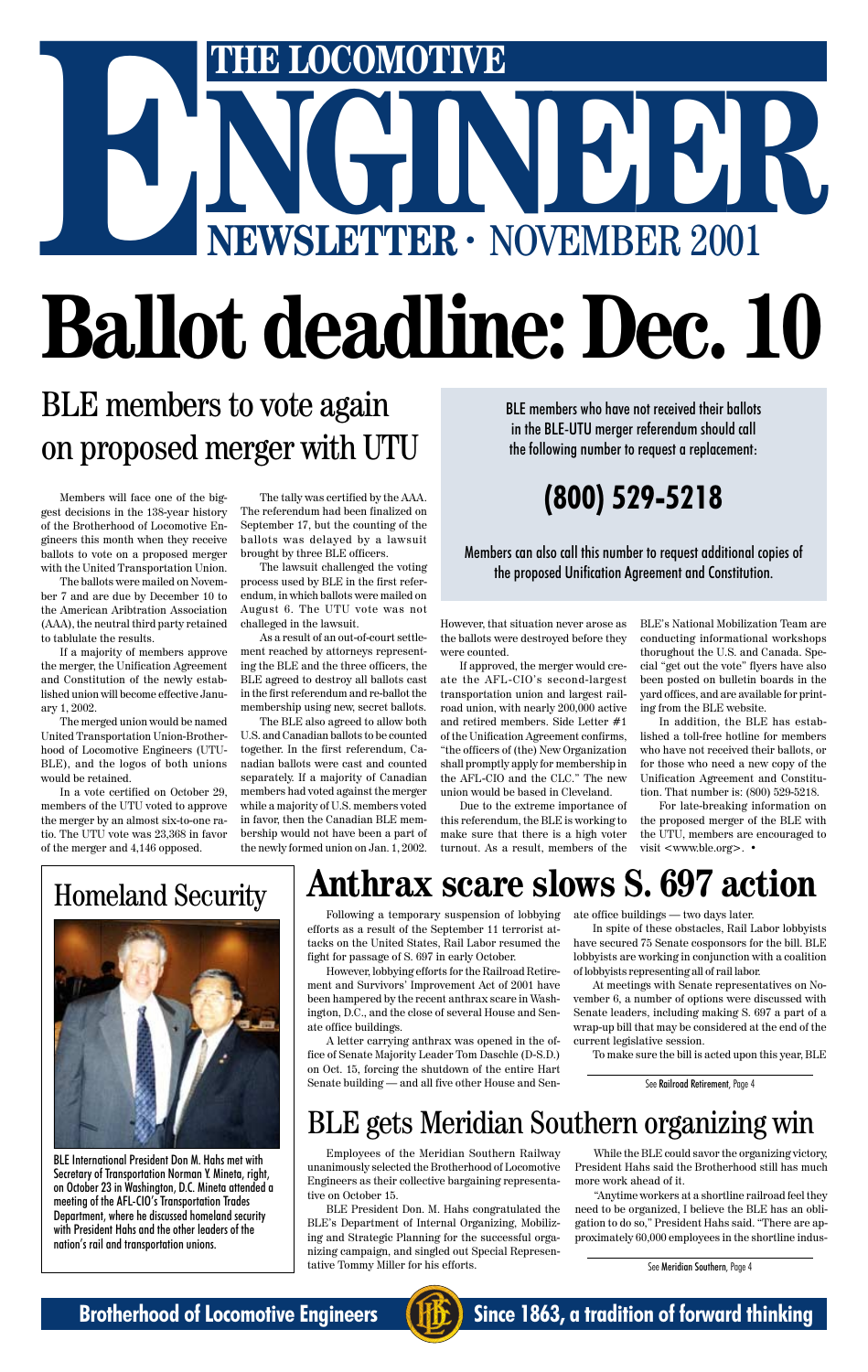## **BLE NEWS**

With 2001 drawing to a close, BLE members are making vacation plans for 2002.

Many BLE members prefer to spend their vacations honing their skills at one of the many workshops offered at the BLE's annual regional meetings. Others attend to rekindle old friendships. Either way, the BLE's four regional meetings provide a popular vacation destination for members and their families.

What follows is a tentative agenda for the 2002 regional meetings. All dates and locations published below are final; however, certain activities and events listed are subject to change due to unforeseeable circumstances.

#### **June 16-20, 2002 75th Southeastern Meeting Association Virginia Beach, Va.**

Chairman T.C. Emory is hosting the 2002 SMA at the Virginia Beach Resort Hotel & Conference Center from June 16-20, 2002. Discount room rates of \$99 per night have been secured and the

# **BLE regional meetings set for 2002**

reservation deadline is May 24, 2002.

A dinner cruise is being planned as part of the festivities. Space is available on a first-come, first-served basis, so you must register as soon as possible if you are interested.

Hotel reservations can be made by calling (800) 468-2722 (in Virginia please call (800) 422-4747). For a preregistration form, contact SMA 2002 Chairman T.C. Emory at 4912 Euclid Rd., Virginia Beach, VA 23462; or via email at: <ble456@mindspring.com>.

#### **July 21-25, 62nd Annual International Western Convention Kennewick, Wash.**

Hosted by Chairman William Amaya in the Tri-Cities area of Washington State, the 2002 IWC is a convention you will not want to miss.

Guests will stay at the Westcoast Tri-Cities Hotel at: 1101 N. Columbia Center Blvd., Kennewick, WA 99336, and reservations can be made by calling (509) 783-0611. Mention the BLE convention to receive discounted room rates of \$85 per night (U.S. and Canadian currency). For more details, contact Chairman Amaya by calling (509) 628-8844.

IWC 2002, the "Unlimited Convention," will coincide with the "Unlimited Hydroplane" race series. Guests can extend their stays a few days to enjoy the Columbia Cup hydroplane race, one of the fastest sports on the planet.

#### **August 18-23 Eastern Union Meeting Association Wilkes-Barre, Pa.**

Arrangements Chairman Ken Kertesz and members of BLE Division 263 host the 2002 EUMA in Wilkes-Barre, Pa., at the Woodlands Inn & Resort.

Nestled in the Northeastern Poconos, members will enjoy a discounted room rate of \$95 per night (plus tax) for a single or double. Room rates include a fully cooked breakfast each morning and a shuttle service to and from the Wilkes Barre-Scranton International Airport.

Reservations can be made by calling (570) 824-9831. Be sure to mention the EUMA in order to receive the discounted room rate.

Tentative activities include golf tournament, formal banquet, visit to Steamtown National Historic Site, and a minor league baseball game. For details, contact Brother Kertesz by phone at (570) 675-2417 or by e-mail at: <kkertesz@dallas.gotmc.net>.

#### **September 23-26, 67th Annual Southwestern Convention Meeting Fort Worth, Texas**

Chairman Mark Banton and members of BLE Division 500 host the 2002 SWCM, to be held at the Radisson Hotel (815 Main Street Fort Worth, TX 76102). Reservations can be made by calling (817) 870-2100.

> The FBI is concerned as well

The tentative agenda is as follows: Monday, September 23: convention registration and golf tournament  $(8 a.m.);$ September 24: opening ceremony and barbecue dinner; September 25: workshops and formal banquet; and September 26: closed meeting and SWCM business meeting. For more details, contact Chairman Banton at (817) 641-4606. •

### Uncle Sam seeks experienced locomotive engineers

## **NEWS BRIEFS**

### UP trains to haul Olympic torch

The Olympic Properties of the United States has named Union Pacific Railroad the official railroad services supplier to the 2002 Olympic Winter Games and an official provider of the Salt Lake 2002 Olympic Torch Relay.

UP is also the official railroad services supplier of the 2002 and 2004 U.S. Olympic Teams.

Creating a specially painted two-locomotive and 18 car train, with cauldron car, Union Pacific will transport the Olympic Flame and Torch Relay staff more than 3,200 miles through 11 states.

The train will transport two million gallons of propane, 29 commuter rail cars and 30

carloads of television cabling to Salt Lake City.

This will be the second time the Olympic Flame will move by rail in the United States. UP also transported the Olympic Flame more than 3,500 miles during the Olympic Torch Relay for the Atlanta 1996 Centennial Olympic Games. •

will be born again as standalone, publicly traded companies.

"It's mission accom-

plished," said David O'Brien, chairman, president and chief executive of the company that grew into a Canadian icon after building the transcontinental railway in the 1880s.

The breakup was approved by 98% of CP's common and preferred shareholders. It became effective Oct. 1. Trading of the separate units kicked off on Oct. 3 on the Toronto and New York stock exchanges.

Announced last February, the spinoff is unfolding in times of market turmoil and economic malaise, worsened by the Sept. 11 terrorist attacks in the United States. •

Senators put aside divergent ideas on Amtrak's future and endorsed a \$1.8 billion measure to increase safety and security measures on passenger trains.

The Senate Commerce Committee voted unanimously on October 17 to send the measure to the full Senate.

Nearly \$1 billion would address safety concerns in six aging underwater tunnels owned by Amtrak that carry rail passengers to New York's Penn Station.

An additional \$515 million would be spent on security upgrades throughout the Amtrak system — increasing the ranks of its 325-person police force, tripling the number of bomb-

sniffing dogs and adding new surveillance equipment.

The measure also includes \$254 million to improve emergency exits at Penn Station, replace two aging bridges in Connecticut considered susceptible to sabotage, and implement a sophisticated speed-control system in the Northeast Corridor, where Amtrak's high-speed Acela Express operates. •

### Senate OKs \$1.8 billion for Amtrak

nerable because they carry huge amounts of hazardous materials through major population centers.

The U.S. Department of Transportation is alerting hazmat shippers to be careful, warning: "In the wrong hands hazardous materials pose a threat to security. It doesn't take a high degree of training, technical expertise, or sophisticated equipment to attack with devastating results."

Attacks on or utilizing trains have long been recognized as a potential terrorist threat.

In a 1998 speech, then-Deputy Transportation Secretary Mort Downey said that terrorist training manuals "include rail sabotage as a recommended operation, so the potential for destructive action is clear." •

The Brotherhood of Locomotive Engineers is working with the U.S. Army Reserves in an effort to recruit experienced railroad em-their nation in this time of ployees for two railroad battalions as a result of the recent terrorist attacks on the United States. According to Major Martin Piech, the Army is looking for railroad employees — especially those with prior military experience in the areas of train operations, maintenance of way and railroad equipment repair. The two units are: 757th Transportation Battalion (Railway) with units located in the Chicago and Milwaukee metro areas, and the 1205th Transportation Railway Operating Battalion with units located in Massachusetts, Connecticut, and North Carolina.

Anyone who is interested in finding out how they can put their railroad skills to good use by serving need can contact the Army Reserves in the following ways:

**For general information:** Major Martin Piech e-mail:

martin.piech@us.army.mil

**757th contact information:** phone: SSG Steve Willis at (877) 399-6595 website:

http://www.usarc.army.mil/ 88thrsc/units/online/336\_tc/ 757\_tc/

**1205th contact information:**

e-mail:

martin.piech@us.army.mil website:

www.1205thtrob.com

Shareholders of Canadian Pacific Ltd. bid adieu to the historic conglomerate on October 1, approving by a huge margin its breakup into five units that

### CP shareholders give breakup 98% approval

Amtrak's high-speed Acela Express train service has seen a 35 percent jump in traffic, due largely to setbacks in airline shuttle service in the Northeast since the Sept. 11 attacks.

Some early-morning and late-afternoon departures from Boston, New York and Washington are selling out on the Acela Express. Amtrak recently added four round trips between Washington and Boston as trains arrived from the manufacturer.

Six days after the attacks, Amtrak said its average number of riders had climbed to 80,000 people from 60,000 people a day. •

#### Acela traffic jumps

### after attacks

Politicians and intelligence experts warn that the next terrorist attack could come on the ground instead of in the air. Trains are particularly vul-

### Trains vulnerable to terrorism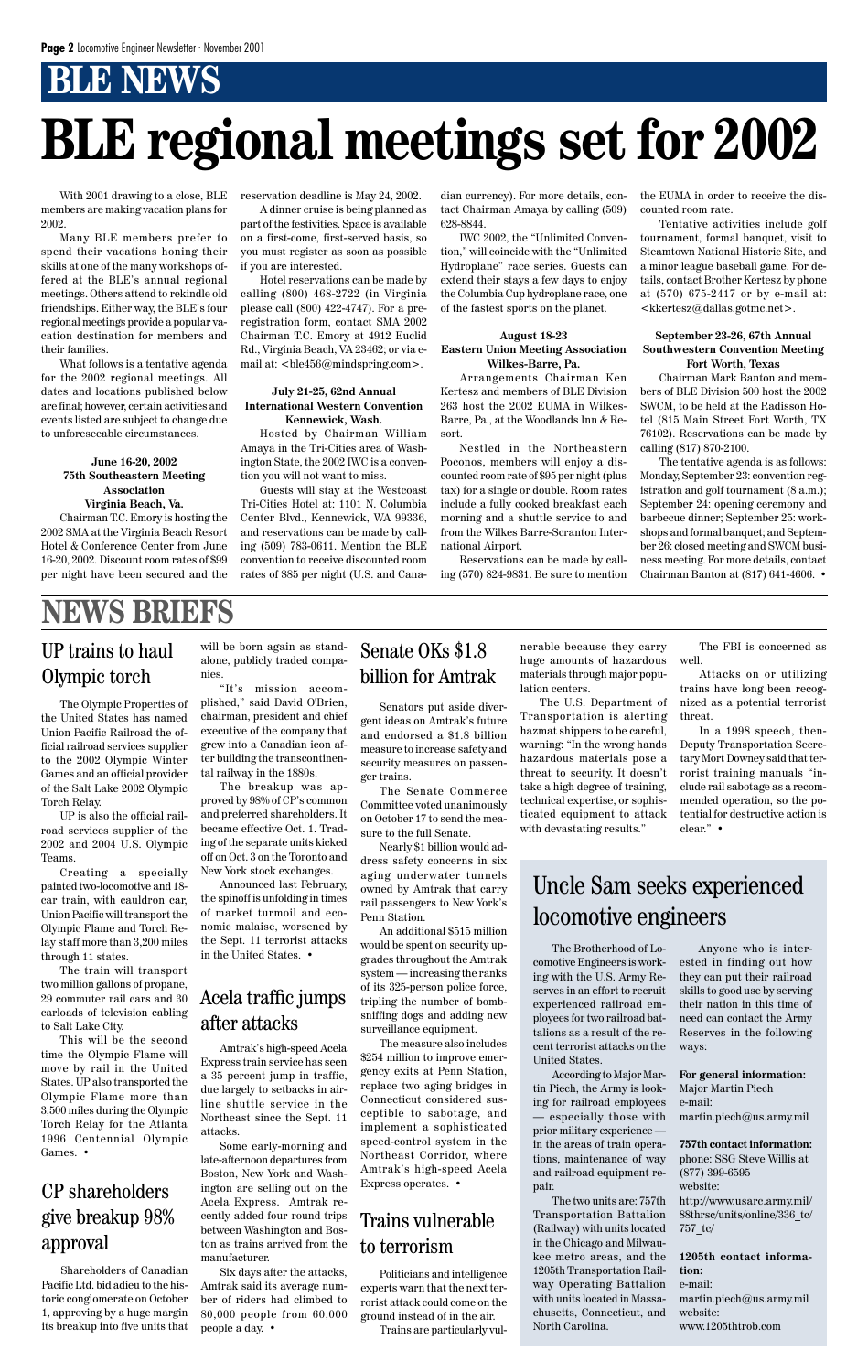## **BLACK**

## Burlington Northern Santa Fe Canadian National Railway



The Union Pacific Corp. reported that its third-quarter earnings rose 4 percent on record productivity, moderating fuel prices and cost controls.

It also forecast that fourth-quarter earnings would be slightly higher than those of the same period last year. Union Pacific, which operates North America's biggest railroad, reported net income of \$267 million, or \$1.04 per diluted share, compared with net income of \$256 million, or \$1.00 per diluted share, a year earlier. Revenues declined slightly to \$3.03 billion from \$3.05 billion.

Canadian National Railway Co. reported increased third-quarter profit by 17% despite a slight decrease in revenue.

Canada's largest railway company posted net income of C\$252 million on revenue of C\$1.3 billion

for the quarter ended Sept. 30. While revenue for the quarter was slightly lower than last year, the company cut operating expenses by 3% to C\$895 million, improving the company's industry-leading operating ratio to 67.5%. The company's diluted earnings of \$1.21 per share, excluding a non-recurring deferred income tax recovery, beat analysts' expectations by a penny.

Like the other five major North American railway companies, CN has been in cost-reduction mode to counter falling shipments and revenue brought on by the economic slowdown. While CN reported revenue gains in some business units, the company made clear the name of the game would continue to be cutting expenses to match weakening revenue.

CN President and Chief Executive Officer Paul M. Tellier said: "CN's performance during the quarter was solid. In a challenging economic environment, we delivered double-digit gains in earnings and earnings per share… CN has clearly demonstrated financial durability in tough economic conditions." •



Canadian Pacific Railway Co. **CANADIAN** said it will continue to cut costs, and possibly another 500 jobs, as **PACIFIC** it journeys into an uncertain **RAILWAY** economy. The railway also said it has carried out the 500 job cuts it

announced in April.

Chief financial officer Mike Waites said the company will continue to examine its labor costs and might cut another 500 jobs over the next 12 to 18 months. CPR has about 17,000 employees. CPR became an independently traded firm in October, after Canadian Pacific Ltd. was replaced by its five component businesses.

One-time income tax benefits related to the spinoff helped CPR report a 42 percent increase in third-quarter profit. Including one-time gains and charges, CPR reported profit of C\$136.1 million or 86 cents a share for the three months ended Sept. 30, compared with C\$95.8 million or 60 cents a year earlier. Excluding one-time items, profit was C\$99 million or 62 cents compared with C\$96 million or 60 cents a year earlier.

Revenue was down slightly to C\$898.2 million from C\$910.4 million. Revenue from automotive shipments was up 15.1 per cent in the quarter, while bulk shipments, such as coal and fertilizer, were up 6.1 per cent. Forest products were down 7.5 per cent, while grain shipments fell 5.8 per cent in the quarter. •

### Kansas City Southern Norfolk Southern



CSX Corporation reported third-quarter earnings from continuing operations of \$100 million, or 47 cents per diluted share, up 69 percent from \$59 million, or 28 cents per diluted share, in the same period a year ago. In the 2000 third quarter, CSX had an after-tax gain

of \$365 million, or \$1.73 per share, from the sale of the company's contract logistics business. Including discontinued operations and the gain, net earnings for the 2000 third quarter totaled \$427 million, or \$2.02 per share.

CSX said that it has largely completed a forward purchase fuel program at the railroad to take advantage of current prices. Approximately 50 percent of the railroad's diesel fuel requirements for the next 15 months will be locked in under the program.

Third-quarter operating income at CSX's rail and intermodal businesses totaled \$237 million versus \$190 million a year ago. While carloads were down 2.6 percent, revenues were about the same for both periods, approximately \$1.8 billion. The operating ratio, which measures costs as a percentage of revenues, was 86.7 percent, improving 2.7 percentage points from 89.4 percent in the 2000 third quarter.

CSX earned \$228 million, or \$1.07 per share, from continuing operations for the first nine months of 2001, compared with \$132 million, or 62 cents per share, for the same period last year. •



Kansas City Southern Industries Inc. reported that its third-quarter revenues were flat and net earnings were down. Nevertheless, the results were encouraging for the railroad company.

For the three months ended Sept. 30, Kansas City Southern earned \$9 million, or 15 cents a share, on \$144.6 million in revenues. During the same time last year, the company earned \$23.2 million, or 39 cents a share, on \$144.1 million in revenues.

The 2000 third-quarter results included a \$23.4 million gain from the spinoff



of Stilwell Financial Inc., the company's financial services unit. Before such items, Kansas City Southern reported \$9 million in income from continuing operations for the 2001 third quarter, compared with \$2.6 million during the same period last year.

For the first nine months of the year, Kansas City Southern earned \$19.6 million, or 32 cents a share, on \$431.8 million in revenues. During the same time last year — which again includes a big gain from the Stilwell spinoff — the company earned \$376.9 million, or \$6.39 a share, on \$437.4 million in revenues. •

Burlington Northern Santa Fe Corp. reported that its third-quarter earnings fell 13.1 percent, hurt by flat freight revenues, and said it would cut about 400 nonunion jobs. BNSF said it posted net income of \$225 million, or 58 cents per diluted share, compared with \$259 million, or 64 cents

per diluted share, a year earlier. In July, the company said third-quarter revenues would fall slightly from last year, due to lost business from automaker General Motors Corp.

Freight revenues for the 2001 third quarter were \$2.31 billion, even with last year on slightly higher ton-miles compared with the same 2000 period. Freight revenues include a \$32 million settlement related to a transportation contract. Agricultural Commodities revenues increased \$11 million, or 3 percent, to \$331 million, primarily due to an increased demand for corn.

Operating expenses of \$1.84 billion were \$69 million higher than the 2000 third quarter. Compensation and benefits expense was \$40 million higher than 2000 due to higher wages, incentive compensation accruals and health and welfare costs. Operating income was \$502 million for the third quarter 2001 compared with \$571 million a year ago. •

> Despite flagging **SOUTHERN** sales due to the slowing economy,

Norfolk Southern Corp. reported third-quarter profits that were 49 percent better than last year's third quarter and posted per-share earnings that met Wall Street expectations.

The Norfolk-based railroad holding company made \$79 million, or 20 cents a share, compared with net operating income of \$53 million, or 14 cents a share, in the third quarter of 2000.

The company's overall results in the previous third quarter were fattened 12

cents a share by a nonrecurring, \$46 million sale of timber properties through its Pocahontas Land Corp. arm.

The railroad's increased operating profit this quarter came mostly from cutting costs. Operating revenues for the quarter fell 1.8 percent to \$1.51 billion. Decreases of 1.8 percent in general merchandise revenues, to \$862 million, and of 4.8 percent in intermodal revenue, to \$280 million, more than offset a 1 percent increase in coal revenue to \$366 million. Intermodal revenues come from ocean shipping containers moved by rail and then trucks. •

### Canadian Pacific Railway CSX Transportation



Union Pacific said record employee productivity and cost-control measures, combined with moderating fuel prices, were key factors in its improved performance. Its operating ratio — or the cost of generating one dollar of revenue fell to 79.7 percent from 80.1 percent from last year, making it the best quarterly performance since 1996, when it merged with Southern Pacific Corp.

Union Pacific also said it is taking advantage of lower fuel costs by locking them in at current prices. It paid 86 cents per gallon, compared with 92 cents one year ago, and expects a reduction in fuel costs in the fourth quarter. •

## Union Pacific Railroad

UNION **PACIFIC**